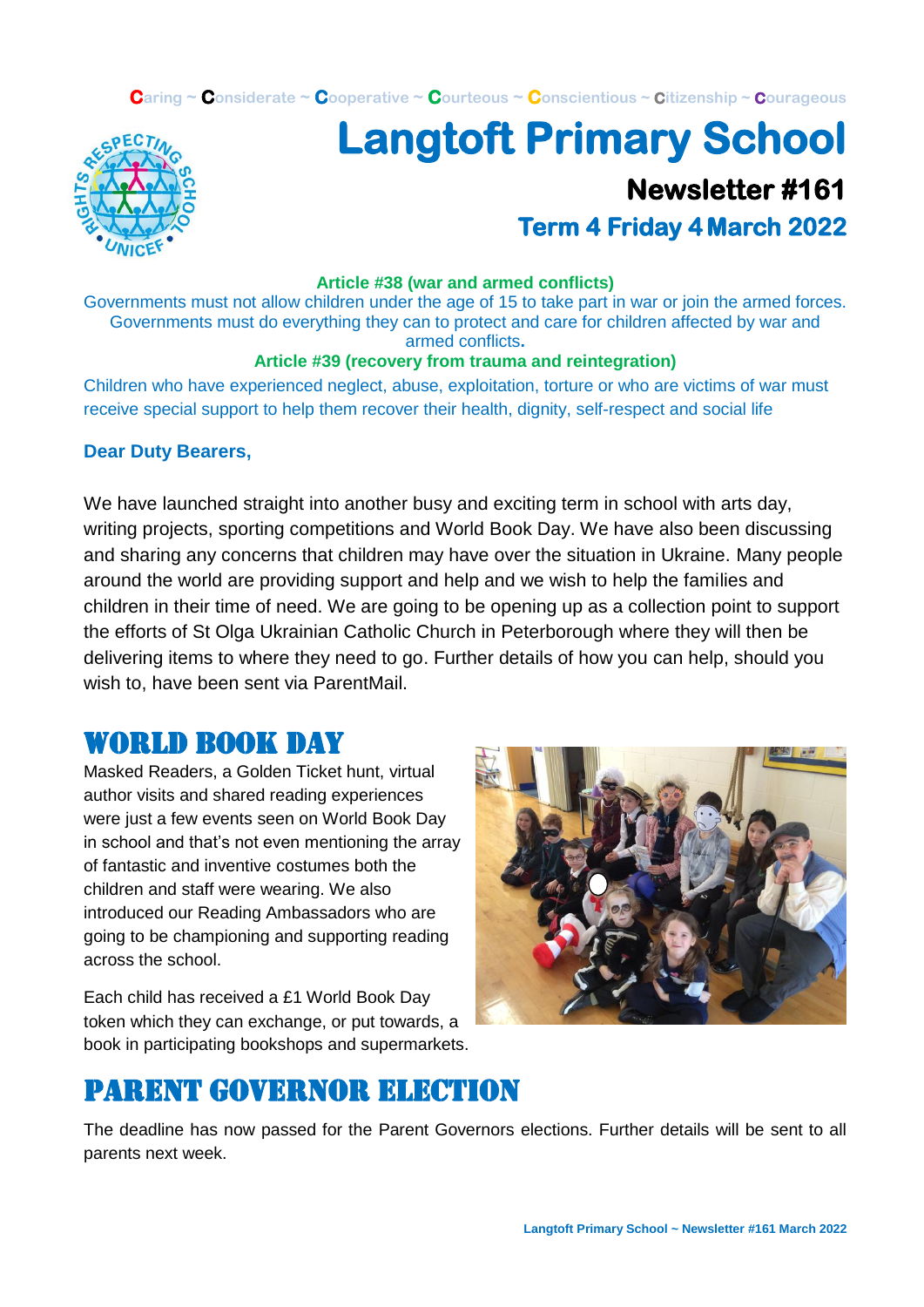## Mini police

The Mini Police, made up of X Year 5 children, have taken on their new roles with vigour, upholding agreed playground rules and helping to keep everyone safe in school. They will be continuing their training with PSCO Everitt over the coming months.



## THE GOLDEN BOOK OF GREATNESS **FEBRUARY 2022**

| <b>Rafe B</b>   | <b>Teddy T</b>  | <b>Jack P</b>        | Orla E           |
|-----------------|-----------------|----------------------|------------------|
| Ozzie J         | Sophie T        | Eleanor              | <b>Annabel H</b> |
| <b>Agnes T</b>  | Lucy H          | Annabelle O          | <b>Ellie P</b>   |
| <b>Ruby H</b>   | Poppy H         | <b>Elizabeth M</b>   | Jocelyn B        |
| <b>Alfie W</b>  | <b>Isla S</b>   | Huey T               | <b>Daniel F</b>  |
| <b>Rhys S</b>   | <b>Jack A</b>   | <b>Isla-George R</b> | Arthur P         |
| <b>Amelia E</b> | <b>Harlow C</b> | <b>Phoebe G</b>      | <b>Tauseef H</b> |
| <b>Josh H</b>   | <b>Rosie M</b>  | Rebecca B            | <b>Raphael G</b> |
| <b>Jack M</b>   | Alex H          | <b>Austin G</b>      |                  |

#### **Entrants into** *The Golden Book of Greatness* **in January were:**



### Class dojo awards

The following children have been working hard to achieve their Bronze Class Dojo certificate for earning more than 150 Dojo points. They are now working towards their silver chart. These children are: George G, Joshua F, Ryan C, Ellie B, and Isabella S in Year 1.

Year 2 were last term's Class Dojo winners with over 1500 Dojo points! For their treat they decided on a pyjama and movie afternoon with popcorn!

# WRITERS OF THE WEEK

This week's Writers of the Week are **Rory T** in Foundation, **Aurora C** in Year 1, **Emma P** in Year 2, **Rosie M** in Year 3, **Charley H** in Year 4, **Sebastian H** in Year 5 and **Austin E** in Year 6.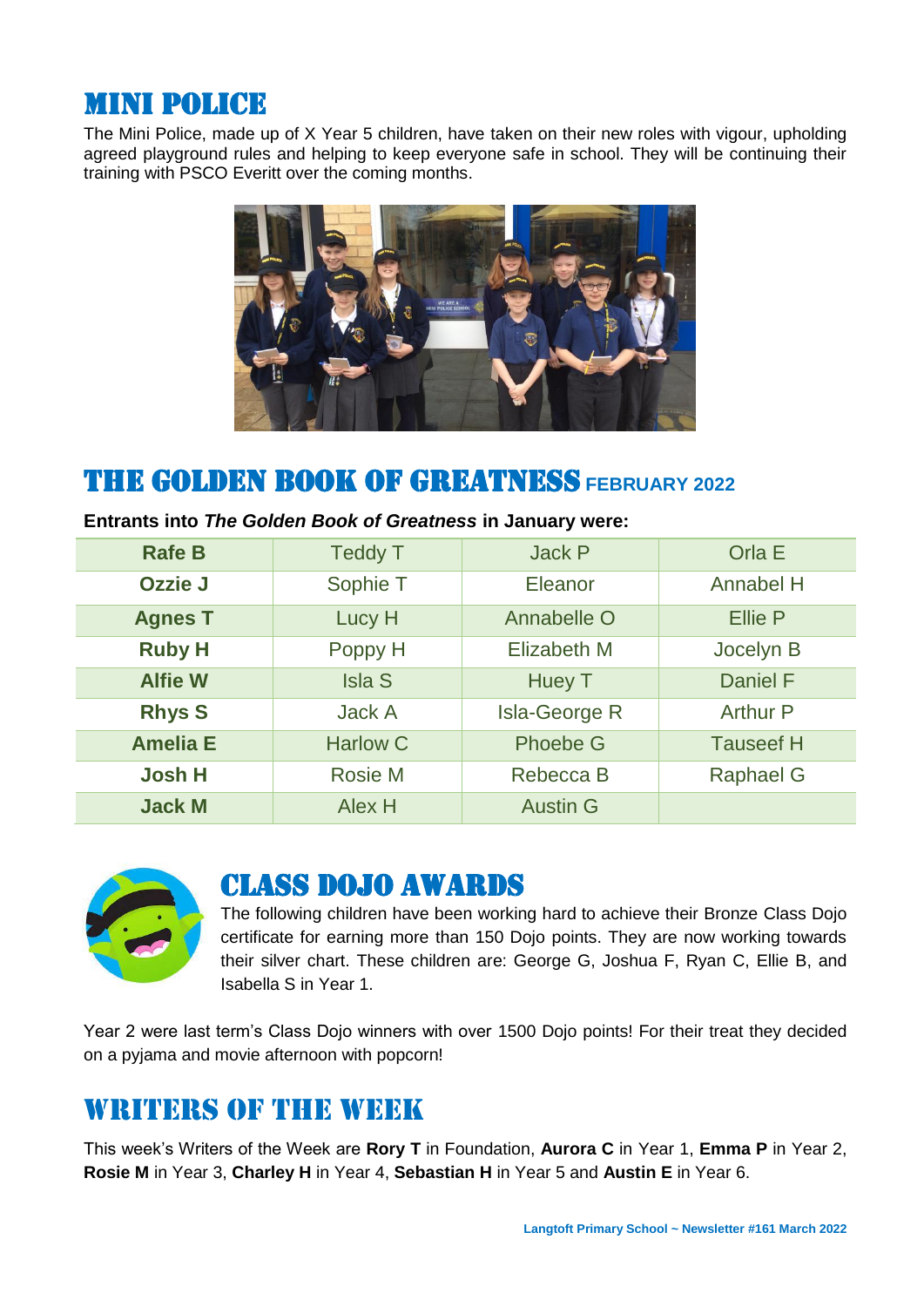# **7C RADGES**

.

| <b>Courteous</b>   | Cooperative          | Caring             |
|--------------------|----------------------|--------------------|
| Sebastian H        | <b>Astrid FA</b>     | Ruby H             |
| Jack P             | Sophie T             | Bella C            |
| Eliza-Petal A      | Rory J               | <b>Beatrice F</b>  |
|                    | Jack J               | Annabel H          |
|                    | Charley H            | Ethan N            |
|                    | Alex H               |                    |
| <b>Considerate</b> | <b>Conscientious</b> | <b>Citizenship</b> |
| Isla G             | Lily F               | <b>Robert T</b>    |
| James S            | Lucy H               |                    |
|                    |                      |                    |
| Elizah D           | Noah B               |                    |
|                    | Evie W               |                    |

With best wishes,

**Mrs B Wood Headteacher**

# Class updates

### **For week commencing 7 th February 2022.**

**Please find information about what each class are learning next week.** 

### Foundation stage

This week we will continue our learning using the Supertato books. The children will make their own Evil Peas out of paper plates, paint and paper. They will also follow instructions to make jelly to trap the Evil Peas. We will discuss how the jelly has changed once it has set and the children will explore it using their senses. In maths, the children will count forwards and backwards to ten, consolidate their knowledge of ordering numbers and play bingo to match different representations to the correct numeral. In phonics, the children will learn the sounds 'oo' as in moon and '*oo*' as in boot. They will continue to learn to read and spell words with Set 2 sounds and write simple phases/ sentences using finger spaces. In PHSE we are focusing on keeping healthy. Last week the children learnt about why exercise is important and this week we will be discussing healthy and not so healthy foods.

### YEAR 1

Next week in Year 1 we will be learning about how humans change as they grow from being a baby in our science lessons. We will be continuing our topic, Length and Height in Maths and starting a new writing unit in English where we will be looking at stories with a predictable pattern. In out topic work we will be finding out about the nurse Edith Cavell and her connections to our local area.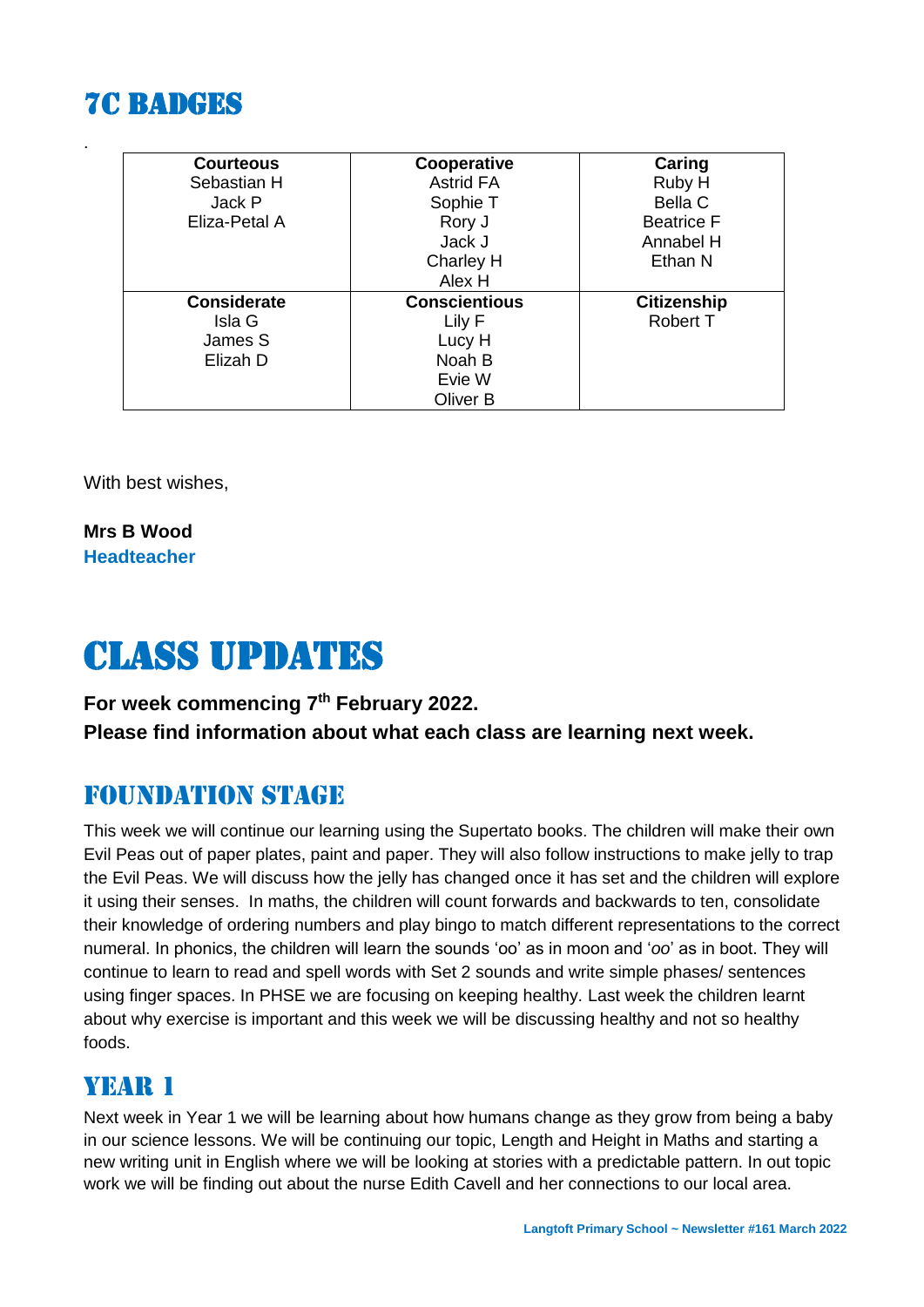## YEAR 2

Next week is Science Week so we will be completing lots of tasks linked to our science topic on plants. We will be planting various seeds and bulbs and finding out about the plant life cycle. We will be thinking about the best conditions for plants to grow. You could see what plants you can identify when you are in your garden or out for a walk. In English, we will be reading different versions of Jack and the Beanstalk, such as Jack and the Jelly Beanstalk and Jack and the Baked Beanstalk before putting our own twist on this traditional tale. In maths, we will be finishing our work on 2D and 3D shapes by focusing on how we could sort them and how we could use them to create patterns. Any extra work the children can do at home about naming shapes and their features would be beneficial. We will continue with our yoga sessions in PE. The children have enjoyed learning the different poses and in computing we will be learning how to create pictograms.

### YEAR 3

In Year 3, we will be focussing on Islam this week; Muslim life and the ways in which mosques engage with the local community. We will continue to focus on the layers of the rainforest and examine their differences in physical characteristics. In science, we will explore patterns by asking questions related to bone length and size. Can people with longer legs run faster? In PE, we shall improve our accuracy in golf and to achieve a rally in tennis. In maths, we will continue with division before exploring money. We will be focussing on letter writing and using the topic of deforestation as a purpose for this writing.

## YEAR 4

In Year 4 this week, we shall be learning how to add and subtract using fractions. We will be beginning a new writing journey and exploring playscripts in lots of detail. We will learn all about the features of a playscript and have fun reading these out loud. In science sessions, we will conclude our experiment with the extremely fizzy lemonade to discover if gas has a weight. Year 4 have been patiently waiting for the lemonade in our classroom to go flat. After that, we shall be comparing the melting and freezing points of water and chocolate! In music, we shall be listening carefully to our focus song for the term – Lean on Me by Bill Withers. We have been learning lots about the Romans already. This week, we will be learning all about Hadrian's wall.

### YEAR 5

In maths, we complete our Perimeter and Area unit with work on calculating the area of irregular shapes. Next, we move onto Multiplication, recapping multiplying 2 and 3 digits by a 1-digit number using a formal column method,

In English, we shall complete our 1<sup>st</sup> person fantasy narratives inspired by Aaron Becker's 'Journey' including well-chosen vocabulary and relative clauses.

In RE, we look at the Five Pillars of Islam. Through history and art, we learn about how Victorians saw the future, including author and visionary Jules Verne.

In science, we decide upon how we shall investigate the properties of materials and then carry out these investigations.

This week, PE days are on Tuesday (dance) and Thursday (outdoor adventurous activities).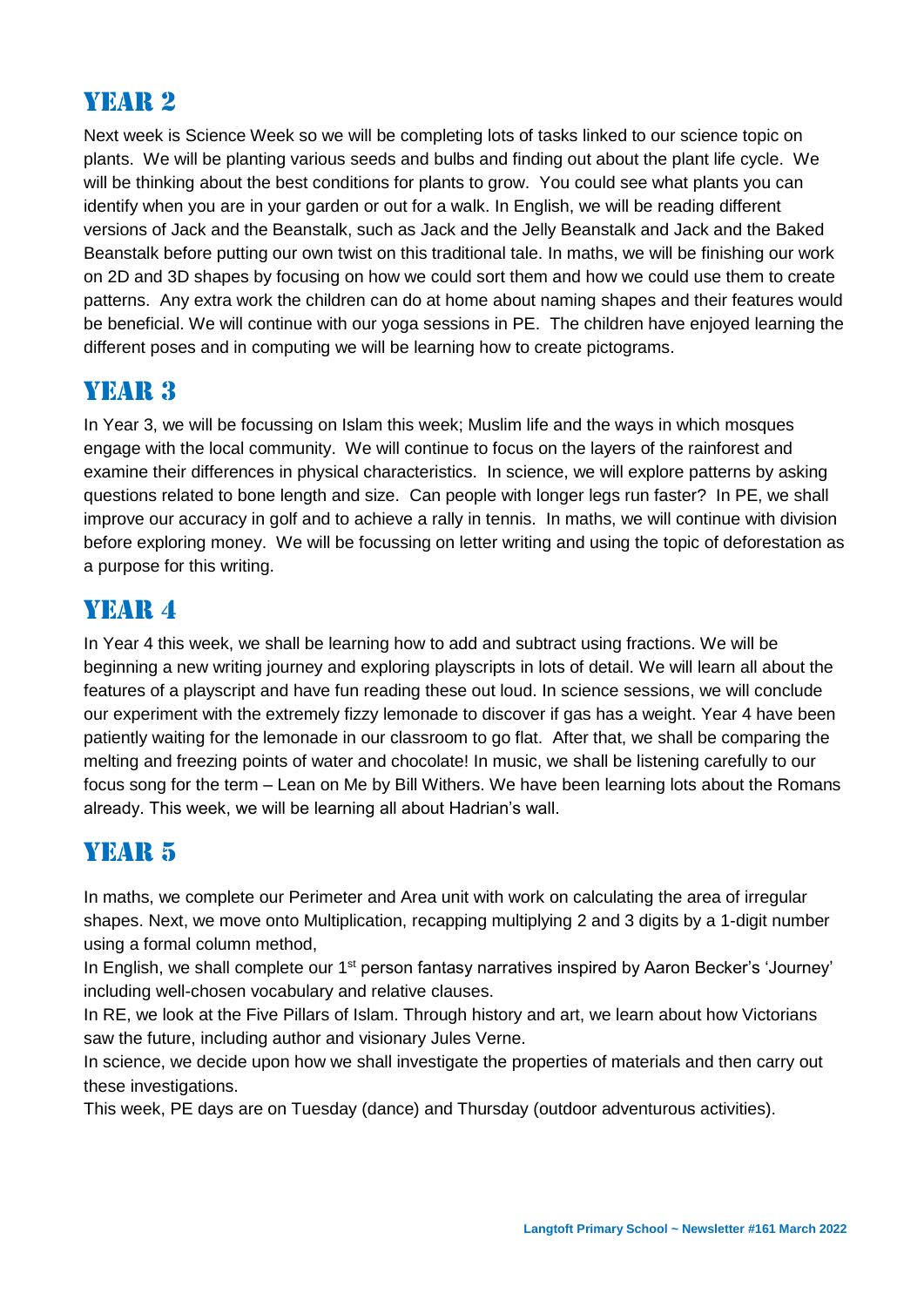## Year 6

This week in in English we will begin another journey, exploring ad writing a variety of texts based on the mystery of the Marie Celeste. We will read text extracts and focus on skimming and scanning techniques to retrieve facts. Grammar, and punctuation skills will continue, as we develop and embed learnt skills. In maths, we will estimate, compare and calculate the volume of cubes and cuboids, using standard metric units of measure. We will continue with badminton and work on our stomp/clap dance in P.E. In R.E we will continue to explore how is commitment is displayed in Islam. Design is the theme for Design and Technology, as we consider and design our mobile phone cases. In Music, we discover further tracks written by Carole King and continue to learn and perform her song 'You've Got a friend'.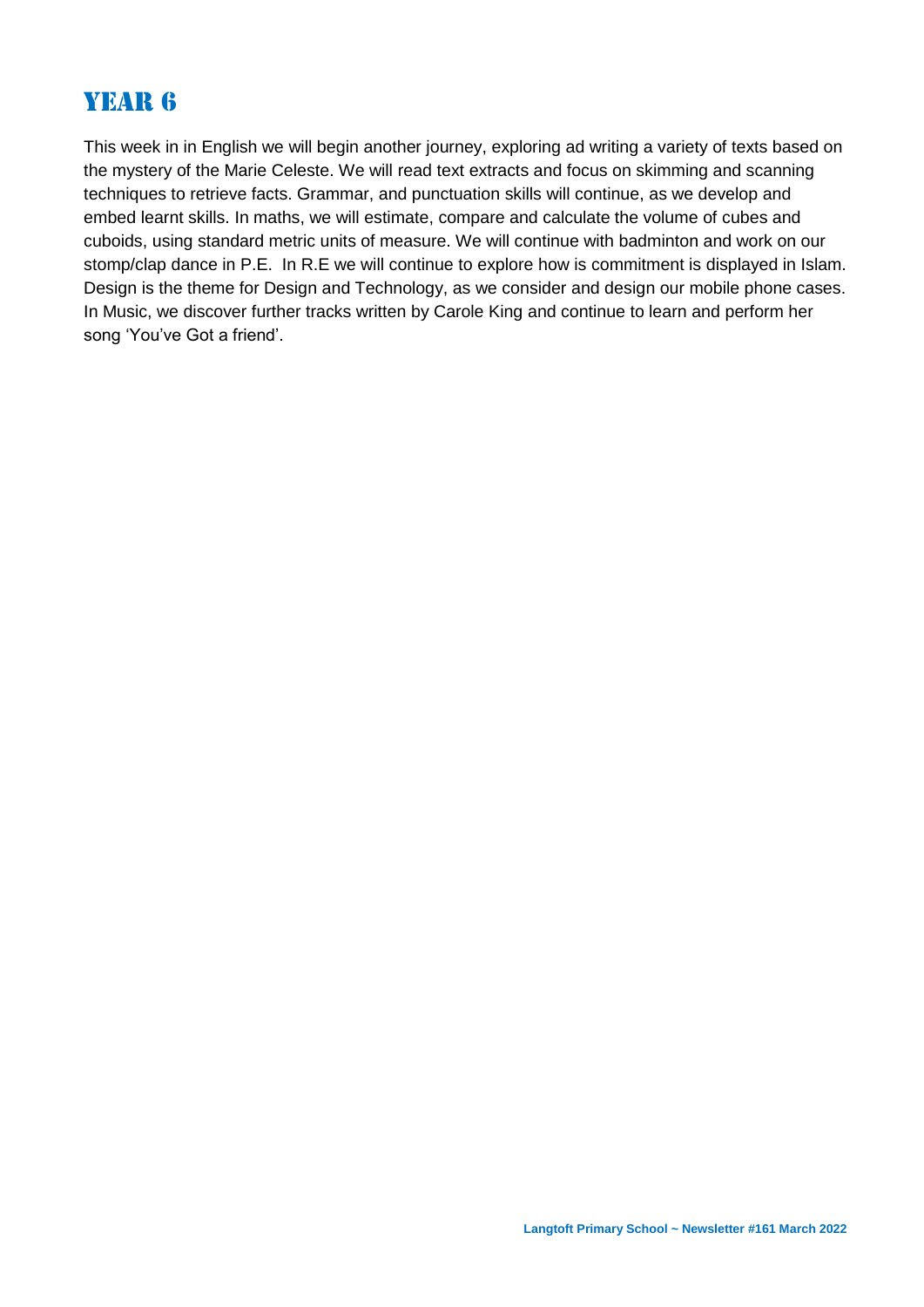# DATES FOR YOUR DIARY 2021/22

| <b>MARCH</b>                                                                                                   |                                       |  |  |  |
|----------------------------------------------------------------------------------------------------------------|---------------------------------------|--|--|--|
| Y6 Visit to Peterborough Museum                                                                                | Monday 7 March                        |  |  |  |
| <b>Progress Review Meetings with</b><br>parents of children with special<br>educational needs and disabilities | Thursday 17 March                     |  |  |  |
| Comic Relief - Red Nose Day                                                                                    | Friday 18 March                       |  |  |  |
| School Games Hockey (Year 5 & 6)                                                                               | Tuesday 22 March                      |  |  |  |
| Y1 Visit to The Peterborough<br>Museum (Edith Cavell and other<br>Past Lives)                                  | Tuesday 22 March                      |  |  |  |
| <b>Progress Review Meetings with</b><br>parents of children for whom the<br>school receives Pupil Premium      | Thursday 24 March                     |  |  |  |
| School Games Trigolf (Year 3 & 4)                                                                              | Wednesday 30 March                    |  |  |  |
| <b>Y5 Ironbridge Residential</b>                                                                               | Tuesday 29 March to Thursday 31 March |  |  |  |
| <b>APRIL</b>                                                                                                   |                                       |  |  |  |
| Term 4 ends                                                                                                    | <b>Thursday 31 March</b>              |  |  |  |
| Term 5 begins                                                                                                  | <b>Wednesday 20 April</b>             |  |  |  |
| <b>Y4 Stibbington Residential</b>                                                                              | Wednesday 20 April to Friday 22 April |  |  |  |
| <b>MAY</b>                                                                                                     |                                       |  |  |  |
| <b>SCHOOL CLOSED Bank Holiday</b>                                                                              | <b>Monday 2 May</b>                   |  |  |  |
| <b>Tempest Photography (Classes)</b>                                                                           | Tuesday 3 May                         |  |  |  |
| Key Stage 2 Statutory Assessment<br>Tests (SATs) for Y6 pupils                                                 | Monday 9 May to Thursday 12 May       |  |  |  |
| <b>School Games Tennis</b>                                                                                     | Tuesday 17 May                        |  |  |  |
| Parent/Teacher consultations                                                                                   | Tuesday 24 and Thursday 26 May        |  |  |  |
| <b>Sports Day</b>                                                                                              | Wednesday 25 May                      |  |  |  |
| Term 5 ends                                                                                                    | Friday 27 May                         |  |  |  |
| <b>JUNE</b>                                                                                                    |                                       |  |  |  |
| Term 6 begins                                                                                                  | <b>Monday 6 June</b>                  |  |  |  |
| <b>Y1 Phonics Screening Check</b>                                                                              | Week beginning 6 June                 |  |  |  |
| <b>Y4 Multiplication Tables Check</b>                                                                          | Week beginning 6 June                 |  |  |  |
| <b>FS Hammerton Zoo</b>                                                                                        | Tuesday 14 June                       |  |  |  |